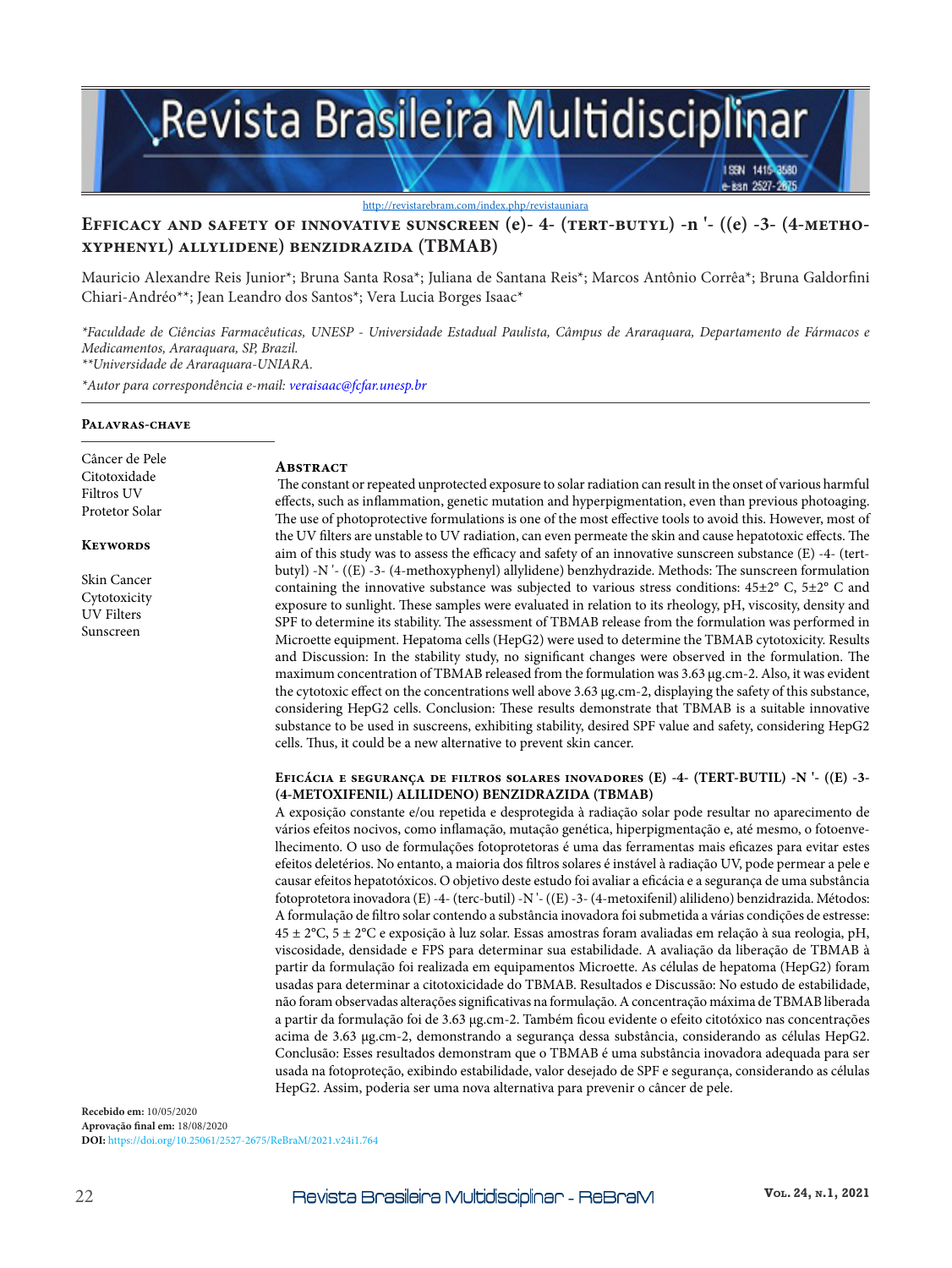### **Introduction**

The constant and repeated unprotected exposure to sun radiation can result in the onset of various harmful effects, such as inflammation, genetic mutation, hyperpigmentation, photoaging and, inclusive, induction of malignant tumors (RASS; REICHRATH, 2008; REIS JUNIOR et al., 2016). The number of skin cancers increased 77 % between 1992 and 2006, in the US, as a result of the constant exposure to sun radiation and destruction of the ozone layer (SIEGEL; MILLER; JEMAL, 2015).

Skin cancer is classified at melanoma and non-melanoma cancers. The melanoma is related with higher occurrence of genetic mutation and metastasis (ARMSTRONG; KRICKER, 2001; BOUKAMO, 1999; DENNIS; BEANE FREEMAN; VANBEEK, 2003) being dependent of the time and intensity of exposure to solar radiation (GRUIJL, 1999; GORDON, 2013). The non-melanoma reaches basal cells (is the most frequent) (SIEGEL; MILLER; JEMAL, 2015; SOEHNGE; OUHTIT; ANANTHASWAMY, 1997).

The use of sunscreens is the most efficient tool of skin cancer prevention (BOUKAMP, 1999; WRIGHT; SPENCER; FLOWERS, 2006). However, most of the UV filters are unstable to UV radiation, can even permeate skin and cause adverse effects such as contact dermatites, allergic reaction, mutation and toxicity (REIS JUNIOR et al., 2016). Avobenzone is one of the filters with the highest photoprotection against UVA radiation however, this compound has adverse effects such as: photoinstability and incompatibility with other sunscreens. Ethylhexyl p-methoxycinnamate is one of the filters with the highest photoprotection against UVB radiation however, this compound presents photoinstability (BERNEBURG; PLETTEN-BERG; KRUTMANN, 2000; WRIGHT; SPENCER; FLOWERS, 2006; SIEGEL; MILLER; JEMAL, 2015).

In previous experiments performed in the Laboratory of Pharmaceutical Chemistry of UNESP, were synthesized 8 active compounds with protection capacity against UVA and UVB radiation. The compound *(E) -4- (tert-butyl) -N '- ((E) -3- (4-methoxyphenyl) allylidene) benzidrazida - TBMAB was obtained by* molecular hybridization of the pharmacophoric groups of Avobenzone with octyl methoxycinnamate and showed higher activity photoprotective in relation to the other synthesized compounds (REIS JUNIOR et al., 2016). Thus, the aim of this study was to assess the efficacy and safety of an innovative sunscreen *(E) -4- (tert-butyl) -N '- ((E) -3- (4-methoxyphenyl) allylidene) benzidrazida* – TBMAB.

### **Methods**

# **Synthesis of TBMAB**

The TBMAB synthesis (Figure 1) was performed according to the methods described by Reis (REIS et al., 2014).



### **Figure 1 -** Synthesis of TBMAB.

**Source:** (REIS et al., 2014).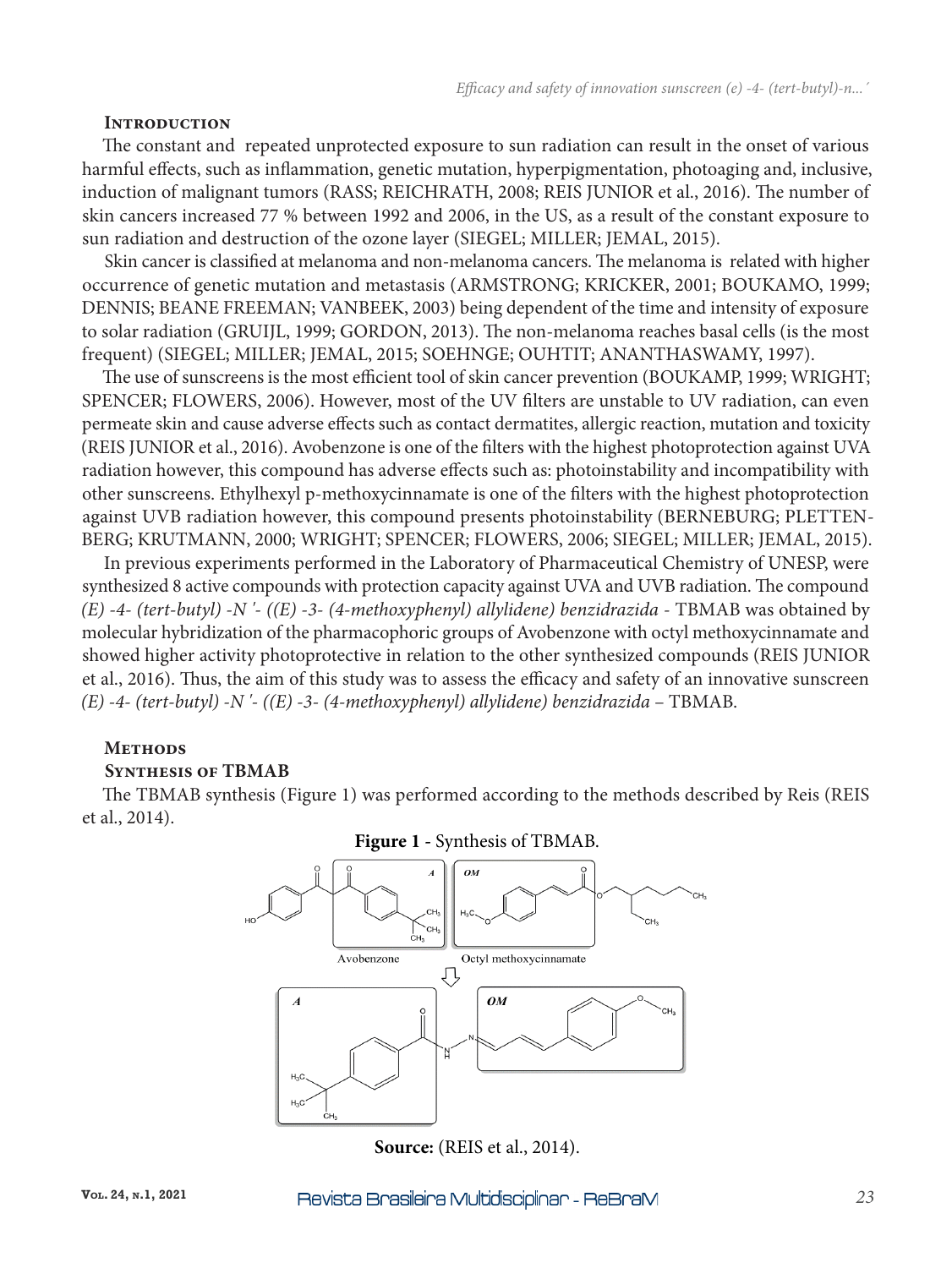### **Development of sunscreen formulation**

Table 1 shows the components of the sunscreen formulation. A sunscreen formulation should be stable at different temperatures and conditions without the occurrence of degradation of formulation components, mainly the active compound.

| <b>INCI</b> name                                                                                                              | $\frac{6}{9}$ |
|-------------------------------------------------------------------------------------------------------------------------------|---------------|
| Helianthus Annuus (Sunflower) Seed Oil (and) Sodium Polyacrylate (and)<br>Xylitol (and) Caprylic Acid (and) Glyceryl Stearate | 4             |
| Dibutyl Adipate                                                                                                               | 2             |
| Alkyl Benzoate $C_{12-15}$                                                                                                    | 5             |
| Caprylic/Capric Triglyceride                                                                                                  | 4             |
| $(E)$ -4- (tert-butyl) -N '- ((E) -3- (4-methoxyphenyl) allylidene)<br>benzhydrazide - TBMAB                                  | 2             |
| PPG-5-Ceteth-20                                                                                                               | 2             |
| Green coffee oil                                                                                                              | $\mathbf{2}$  |
| Aqua                                                                                                                          | qsp 100       |

|  | Table 1 - Composition of the sunscreen formulation. |  |  |  |
|--|-----------------------------------------------------|--|--|--|
|--|-----------------------------------------------------|--|--|--|

### **Assessment of the formulation stability**

TThe sunscreen formulation was subjected to various stress conditions: 45±2° C, 5±2° C and exposure to sunlight. During 90 days, SPF, PFUVA, pH and rheology was measured periodicaly (ISAAC et al., 2008).

# **SPF and PFUVA** *in vitro* **(Optometrics) assessment**

The sunscreen formulation  $(0.11 \text{ g})$  was spread on a Transpore® tape. Measurements were performed in the Optometrics SPF 290 equipament, a spectrophotometer with detection via integrating sphere. The SPF (sun protection factor) and PFUVA (UVA protection factor) values were determined. Readings were made in the range of 290 nm to 400 nm in triplicate. The control was prepared using the emulsion without TBMAB (DUTRA et al., 2004).

### **pH assessement**

The sunscreen formulation was dispersed in distilled water (10% w/w) for pH determination. The pH values need to be between 5.5 and 6.5, which are compatible with the skin pH (ISAAC et al., 2008)..

### **Rheology measurements**

The rheology measurements were performed in a Brookfield rheometer using the cone-plate type se-The rheology measurements were performed in a Brookfield rheometer using the cone-plate type sensor (C40 / 2° Ti). The data were analyzed by the software Rheowin 3. All assays were performed in triplicate, at a temperature of  $32 \pm 1$  °C.

The viscosity and flow properties were determined by application of a shear rate, from 0 – 100 s-1 for 120 seconds to ascending curve followed by a shear rate of 100 – 0 s-1 for 120 seconds to descending curve (ISAAC et al., 2008; GALLEGOS; FRANCO, 2011).

The creep and relaxation assay was obtained using a shear stress of 1 Pa for 300 seconds and, after, accompanying the recovery for over 300 seconds, ceasing the applied tension (ISAAC et al., 2008; GALLEGOS; FRANCO, 2011).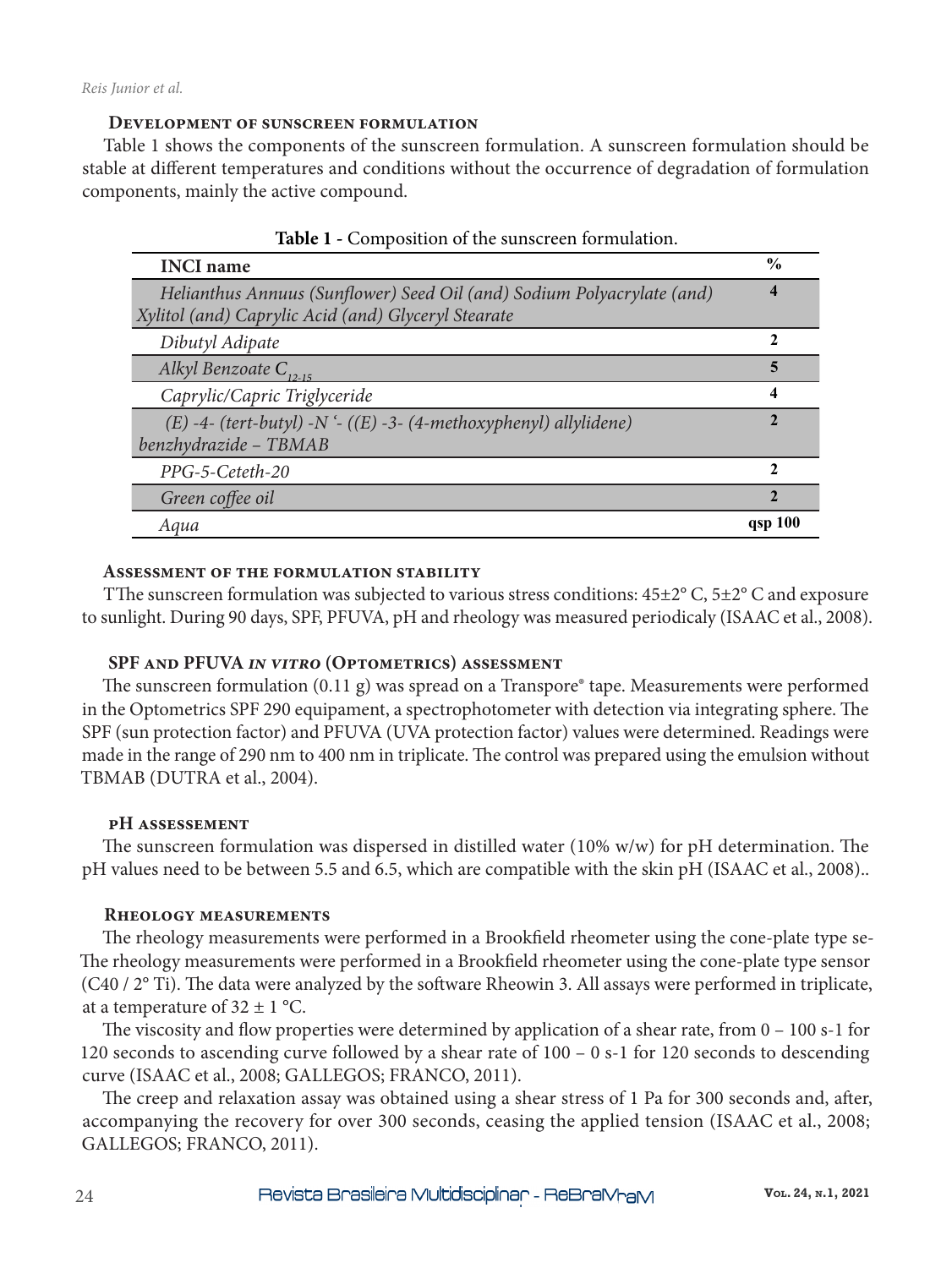### **TBMAB release**

The release of TBMAB from the sunscreen formulation was studied in a Microette equipment. Modified Franz cells were used, with 1.77 cm2 of diffusion area, and cellulose membrane (Sigma-Aldrich) (FRANZ, 1975). The Modified Franz cell compartment was filled with 7.0 mL of 0.1 M phosphate buffer (pH 7.4) and ethoxylated sorbitan monooleate surfactant 200E (3%) at a temperature of 32  $\pm$  5  $\degree$  C and stirring at 300 rpm (LEHMAN; RANEY; FRANZ, 2011). Samples of 295 mg of the sunscreen formulation were placed on the cellulose membrane (FRANZ, 1975). The amount of active released was quantified by UV spectrophotometry after 2, 4, 6, 8 and 12 hours of testing (ANVISA, 2003).

### **Cytotoxicity assays**

The degree of cytotoxicity was determined by MTT assay. In this assay, living cells are able to reduce 3- (4,5-dimethyl-2-thiazolyl) -2,5-diphenyl-2H-tetrazolium bromide (MTT), forming violet formazan crystals (MOSMANN, 1983). The hepatoma cells (HepG2) were cultured in DMEM and treated with different concentrations of TBMAB. The cell density for the cytotoxicity test (MTT) was 1 x 105 cells. mL-1. After treatment, spectrophotometric reading was performed in microplate reader in a wavelength of 595 nm (ABE; MATSUKI, 2000). As positive control, DMSO 10% were employed and the negative control was DMEM.

### **Statistical analysis**

All results were subjected to statistical analysis of variance test using the ANOVA and Tukey test for multiple comparisons of average. The resulting values equal to or less than 5% was considered statistically significant (STHLE; WOLD, 1989).

### **Results and discussion**

### **SPF and PFUVA** *in vitro* **(Optometrics) assessment**

The sun protection factor (SPF) and PFUVA assessment help in the determination of the activity and of the possible degradation of the sunscreen formulation constituents. Through Tukey test, was evidenced no significant difference, both in the SPF (Figure 2) and PFUVA (Figure 3) between the control sunscreen formulation (5  $\pm$  2 °C) and the formulations subjected to physical stress (45  $\pm$  2 °C and exposure to sunlight). These results indicate that the sunscreen active is stable under increased temperature and/or exposure to sunlight (SPRINGSTEEN et al., 1999).



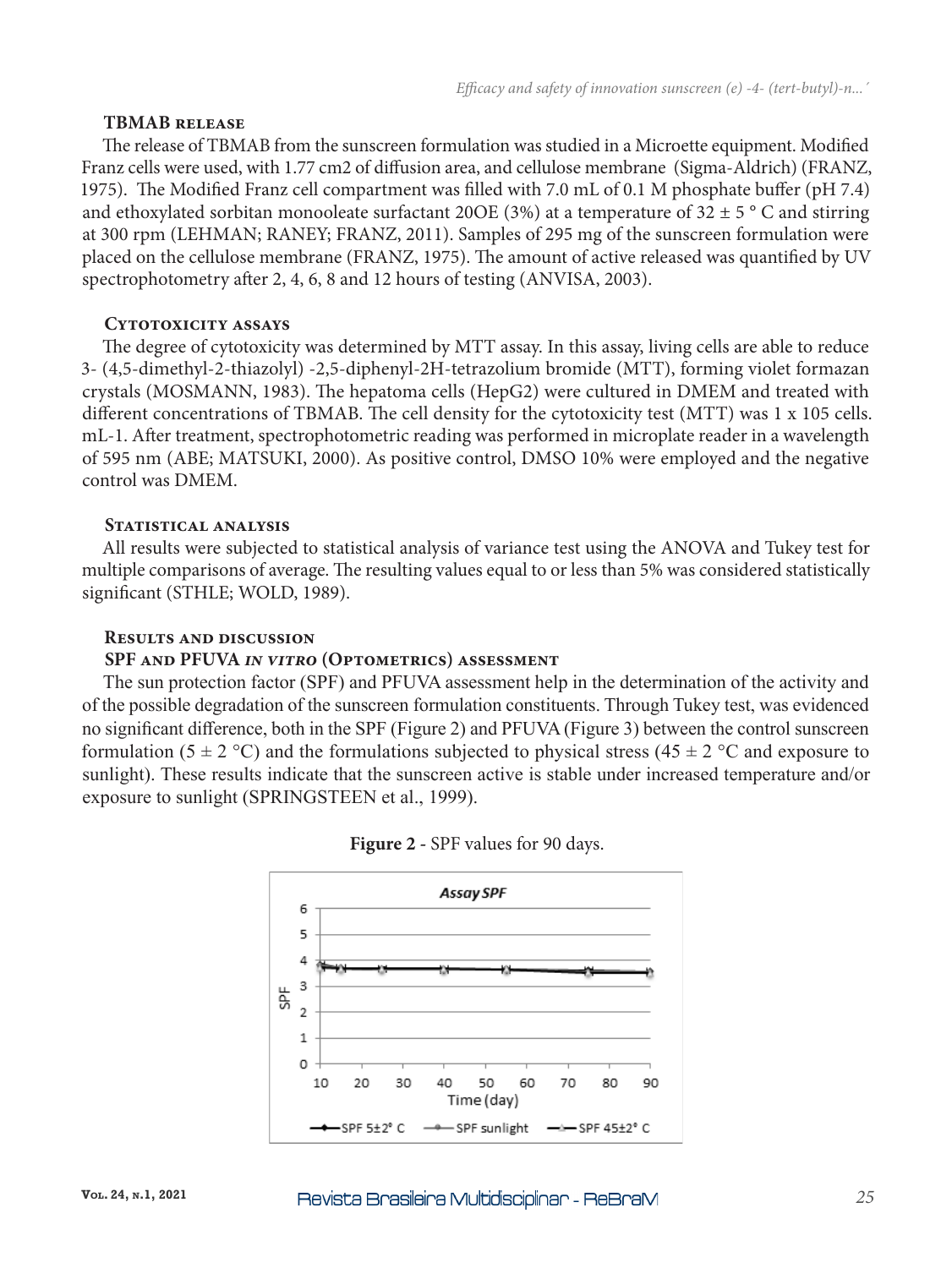#### *Reis Junior et al.*

A higher SPF compared to PFUVA may be related to the caffeine's ability to increase the SPF of some chemical filters, justified by its UVB absorption capacity (SHEHATA; RIZK; REND, 2016). This synergistic capacity of the green coffee oil is due to the possibility of intermolecular hydrogen bonds, which can occur between a pair of electrons free of caffeine and the functional clusters of the tested solar filter (LEONE, 2018).

The same comparison was done in relation to the PFUVA of the formulations, and no diferences were verified between the sample maintained at 5 °C and the formulations subjected to physical stress (45 ± 2 °C and exposure to sunlight).





#### **pH assessment**

When pH reduces to values below to 5.5 they can be related to the degradation of the constituents of the formulation. Also, it can cause dermal irritation. Thus, during the stability studies, the maintenance of pH values between 5.5 and 6.5 was observed. Furthermore, no significant differences in the pH values were evidenced (Figure 4) between the control sunscreen formulation ( $5 \pm 2$  °C) and the samples exposed to physical stress (45  $\pm$  2 °C and exposure to sunlight). These results, once again, indicate that the sunscreen formulation is stable under increased temperature and/or exposure to sunlight (ANVISA, 2004; CORRÊA, 2012).

**Figure 4 -** pH values measured during 90 days.

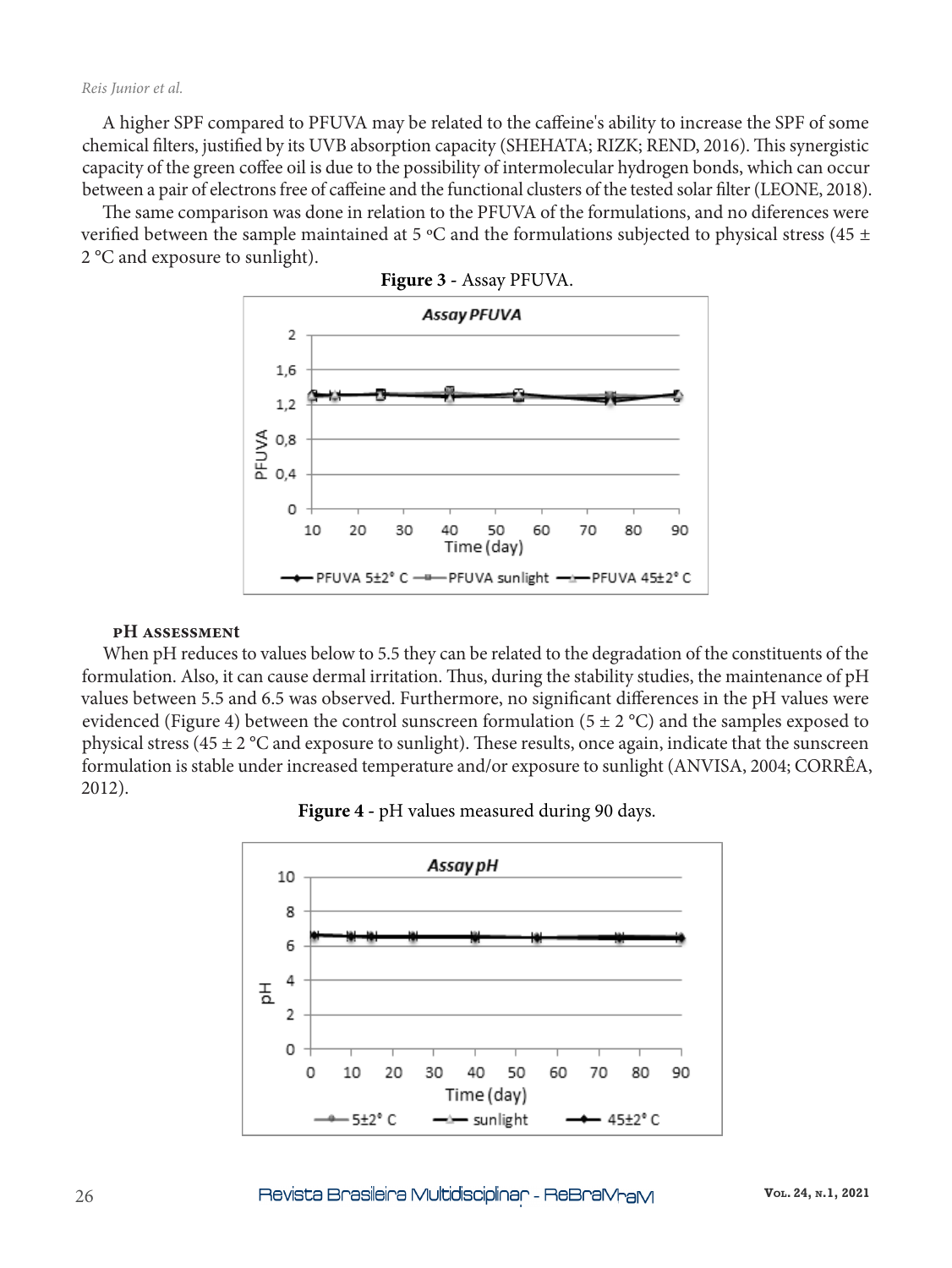# **Rheology measurements**

# **Flow properties**

The rheogram showed on Figure 5 demonstrated that does not exist linear relationship between shear stress and shear rate values, specifying the non-Newtonian behavior of the sunscreen formulations. This type of non-Newtonian behavior is fitted by the Herschel-Bulkley model (GALLEGOS; FRANCO, 1999; ALVES, 2004; BARRY; WARBURTON, 1968), where the flow occurs only from a specific shear stress depending of a yield stress (T 0) that should be exceeded.



The hysteresis area is defined as the area between the ascendent (0-100s-1) and the descendent (100- 0s-1) flow curves. Thus, we could consider that how much higher is the difference between the hysteresis areas of the formulations subjected to different stress conditions, higher is the instability of the sunscreen formulation. Through Tukey test, was evidenced no significant difference of the hysteresis area between the control formulation (5  $\pm$  2 °C) and the formulations under physical stress (45  $\pm$  2 °C, exposure to sunlight). These results indicate that the sunscreen formulation is stable under increased temperature and / or exposure to sunlight (GALLEGOS; FRANCO, 1999; ALVES, 2004; BARRY; WARBURTON, 1968).

# **Viscosity**

According to the results (Figure 6), all samples showed a decrease in viscosity with increasing shear rate.



### **Figure 6 -** Assay viscosity.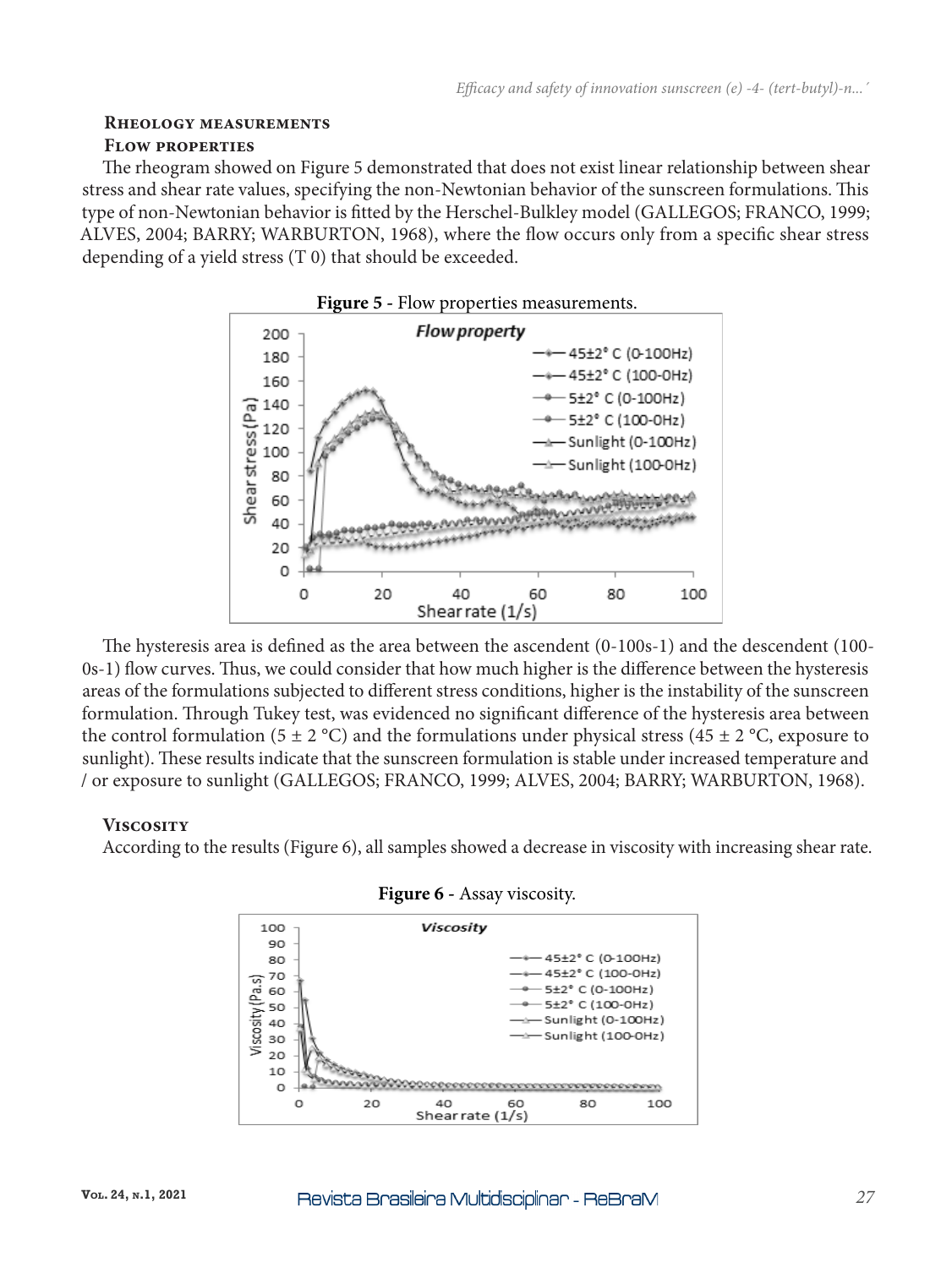This rheological behavior is related deformation, random orientation and / or disaggregation of molecules for to facilitate flow. There was no significant difference between the viscosity of sunscreen formulations under different physical stresses (45  $\pm$  2 °C or exposure sunlight) and the control sample (5  $\pm$ 2 °C) (GALLEGOS; FRANCO, 1999; ALVES, 2004; BARRY; WARBURTON, 1968).

### **Creep and relaxation**

During the application of shear stress (0-300 sec), the elastic properties (creep) of the sunscreen formulation is observed. After ceasing the shear stress (300-600 sec), the viscous behavior of the material (relaxation) can be observed (Figure 7) (GALLEGOS; FRANCO, 1999; ALVES, 2004; BARRY; WAR-BURTON, 1968).



**Figure 7 -** Creep and relaxation assay.

Thus, the sunscreen formulations subjeted to various physical stress conditions (5  $\pm$  2 °C, 45  $\pm$  2 °C and exposure to sunlight), had not presented significant differences, indicating that the sunscreen formulation is stable under different temperatures (GALLEGOS; FRANCO, 1999; ALVES, 2004; BARRY; WARBURTON, 1968).

#### **Scan analysis by spectrophotometry UV**

The phosphate buffer (0.1 M - pH 7.4) with sorbitan monooleate surfactant ethoxylated EO 20 (3%) was used as solvent for determination the maximum absorption wavelength of TBMAB. According to the results, the maximum absorption wavelength is  $\lambda$ =338 nm (ANVISA, 2003).

### **TBMAB release**

The TBMAB release was quantified by means of UV spectrophotometry after 2, 4, 6, 8 and 12 hours of testing. According to the results (Figure 8), the maximum concentration of TBMAB released occurred after 12 hours (4,05  $\mu$ g/cm2). There was no significant difference (p<0,05) of sunscreen active released after 8 and 12 hours (Tukey test) (FRANZ, 1975).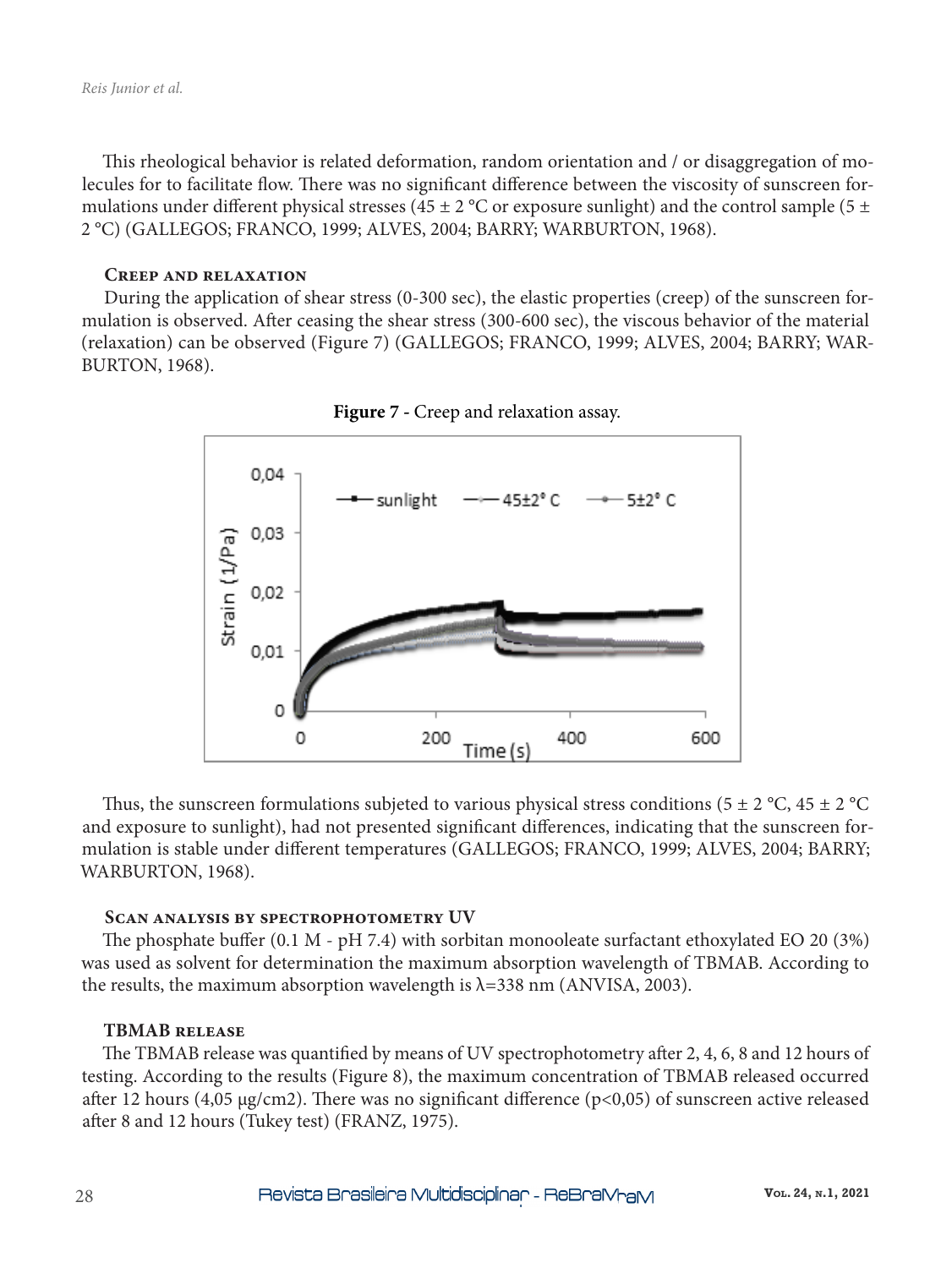

**Figure 8 -** TBMAB released after 2, 4, 6, 8 and 12 hours.

### **Cytotoxicity assays**

In this essay (Figure 9), it was evidenced that the active sunscreen in a concentration of 0.00022321 g.mL-1, increased cell viability (16.17%) compared to control group. However, it was evident cytotoxic effect in concentrations higher than 0.00022321 g.mL-1 (MOSMANN, 1983; ABE; MATSUKI, 2000). The use of the HepG2 strain is functional to assess the xenobiotic potential if the studied compound crosses the skin barrier. The liver is an important xenobiotic metabolizer, so analyzing the cytotoxic potential for this organ is extremely important (ATES et al., 2014; ATES et al., 2017; VINHAL et al., 2020).



**Figure 9 -** Cytotoxicity assay of TBMAB.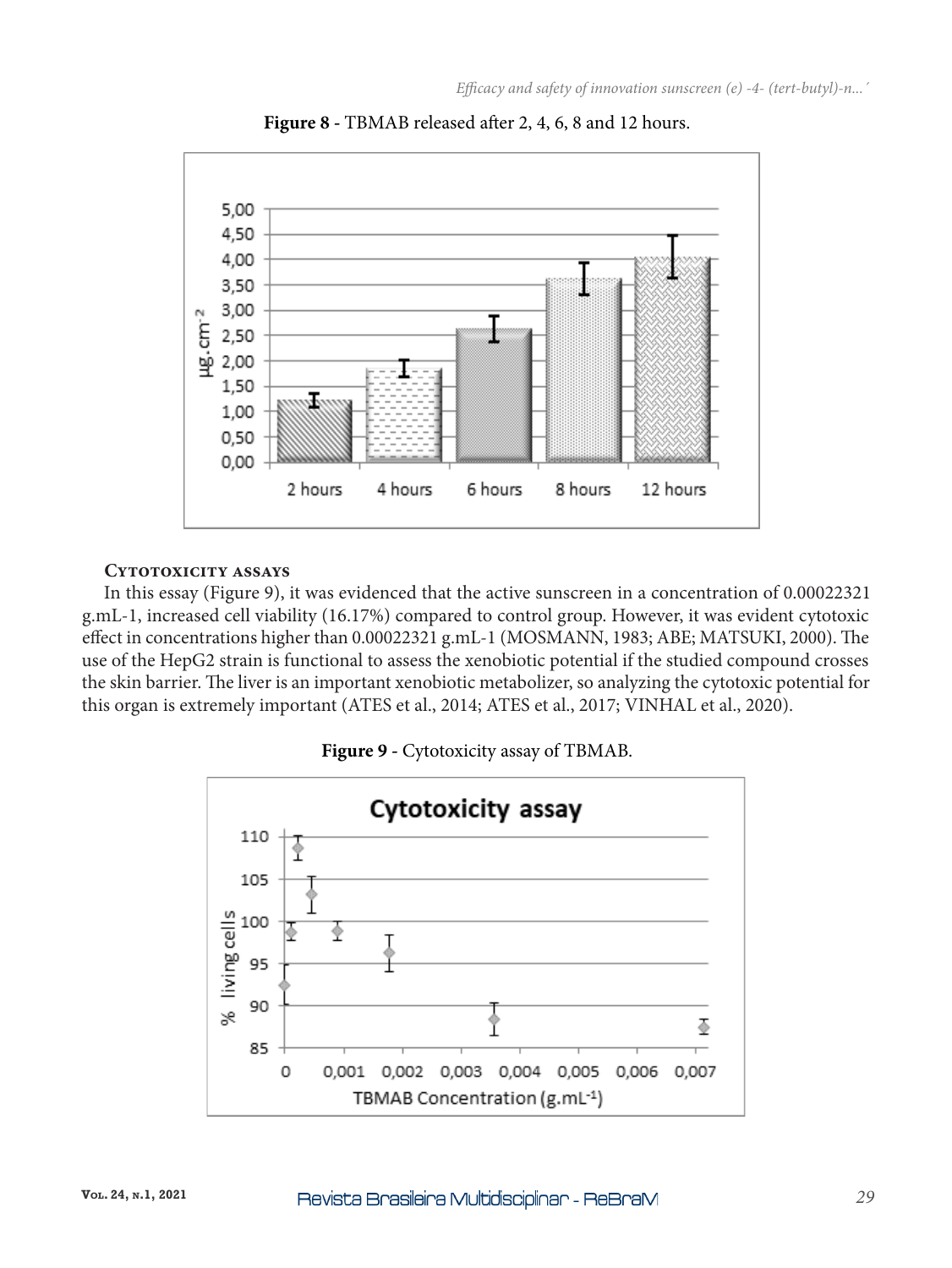# **Conclusion**

In the stability study, no significant changes were observed in the formulation. The average SPF of the sunscreen formulation was 3.5. The maximum concentration of active released was 3.63 µg.cm-2. In the assay of hepatotoxicity, was observed that the active sunscreen increased cell viability by 16.17% at a concentration of 0.223 g.mL-1 on comparison to control group; however, it was evident cytotoxic effect on the concentrations well above 0.223 g.mL-1.

These results demonstrate that this sunscreen formulation is safe and effective and endorse the possibility of this asset be promising prototype of a new class of sunscreens to prevent skin cancer.

# **Acknowledgement**

This study was supported by the CAPES

# **Reference**

ABE, K., MATSUKI, N. Measurement of cellular 3-(4,5-dimethylthiazol-2-yl)-2,5-diphenyltetrazolium bromide (MTT) reduction activity and lactate dehydrogenase release using MTT. **Neurosci Res,** v.38, n.4, p. 9-325, 2000.

ALVES, M.M. **A química e a reologia no processamento dos alimentos**. Ciência e Técnica, p.37–61, 2004.

ATES, G., VANHAECKE, T., ROGIERS, V., RODRIGUES, R. M. (2017). Assaying cellular viability using the neutral red uptake assay. *In* **Cell Viability Assays** (pp. 19-26). Humana Press, New York, NY.

ATES, G., DOKTOROVA, T. Y., PAUWELS, M., ROGIERS, V. (2014). Retrospective analysis of the mutagenicity/genotoxicity data of the cosmetic ingredients present on the Annexes of the Cosmetic EU legislation (2000–12). **Mutagenesis**, v.29, n.2, p.115–121.

ARMSTRONG, B.K., KRICKER, A. The epidemiology of UV induced skin cancer. *J* **Photochem Photobiol B Biol***.* v.63, n.1, 8–18, 2001.

ANVISA. **Guia para a Realização de Estudos de Estabilidade**. Available from: <http://200.189.113.52/ ftp/Visa/GuiaRealizEstudos.pdf>

ANVISA. **Guía para validação de métodos analíticos e bioanalíticos**. Resolução RE n 899, 29 maio 2003 Available from <http://redsang.ial.sp.gov.br/site/docs\_leis/vm/vm1.pdf>

BARRY, B.W., WARBURTON, B. Some rheological aspects of cosmetics. **J Soc Cosmet Chem** v.19 n. 11, p. 44- 725, 1968.

BERNEBURG, M., PLETTENBERG, H., KRUTMANN, J. Photoaging of human skin. **Photoderm Photoiml Photomed. v.**16, n.6, p.44-239, 2000.

BOUKAMP, P. Skin cancer (Non-Melanoma). **Hum Cell Cult.** v.1, p.251–257, 1999.

CORRÊA, M.A. **Cosmetologia:** ciência e técnica. Livraria e Editora Medfarma*.* p. 4-282, 2012.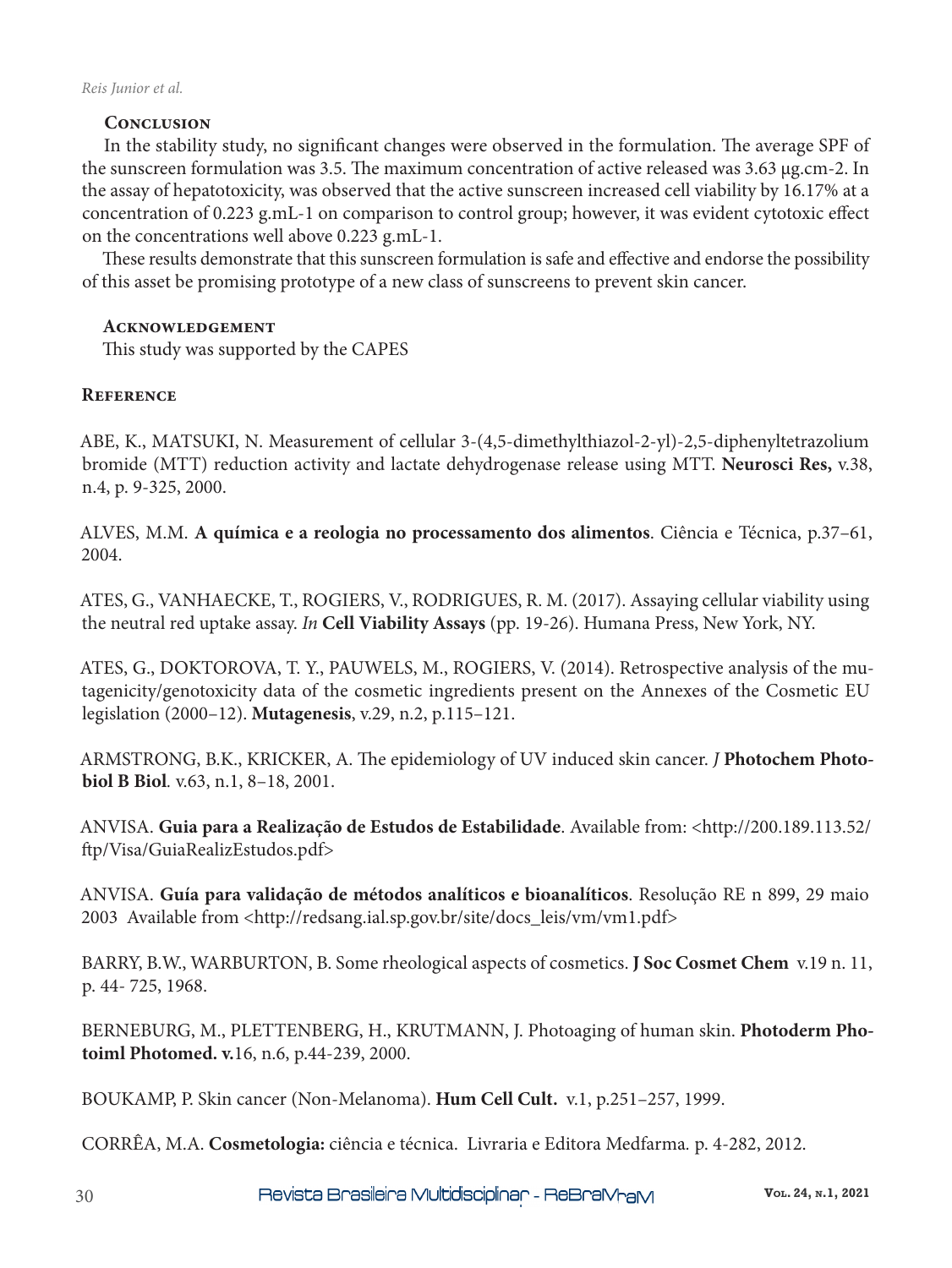DENNIS, LESLIE K.; BEANE FREEMAN, LAURA E.; VANBEEK, MARTA J. Sunscreen use and the risk for melanoma: a quantitative review. **Annals Intern Med**, v. 139, n. 12, p. 966-978, 2003.

DUTRA, E.A., ALMANÇA, D., KEDOR, E.R.M., INÊS, M., MIRITELLO, R. Determination of sun protection factor ( SPF ) of sunscreens by ultraviolet spectrophotometry. **Braz J Pharm Sci,** v.40, n.3, p.5- 381, 2004.

FRANZ, T.J. Percutaneous Absorption. On the Relevance of in Vitro Data. **J Invest Dermatol, v.**64, n.3, p.5-190, 1975.

GALLEGOS, C., FRANCO, J.M. **Rheology of food, cosmetics and pharmaceuticals.** vol. 4, Curr Opin Colloid Interface Sci. p.93-288, 1999.

GRUIJL, F.R. Skin cancer and solar UV radiation. **Eur J Cancer.** v.35, n.14, p.9-2003, 1999.

GORDON, R. Skin cancer: An overview of epidemiology and risk factors. **Semin Oncol Nurs***.* v.29, n.3, p. 9-160, 2013.

ISAAC, V.L.B., CEFALI, L.C., CHIARI, B.G., OLIVEIRA, C.C.L.G., SALGADO, H.R.N., CORRÊA, M.A. Protocolo para ensaios físico-químicos de estabilidade de fitocosméticos. **Rev de Cienc Farm Basica e Apl,** v.29, n.1, p.81–96, 2008.

LEONE, B.A. "**Determinação da seletividade no sinergismo entre filtros solares sintéticos e óleo de café verde**". Tese (mestrado em Ciências Farmacêuticas) – Faculdade de Ciências Farmacêuticas, Universidade Júlio de Mesquita Filho, UNESP, Araraquara, 2018.

LEHMAN, P.A., RANEY, S.G., FRANZ, T.J. Percutaneous absorption in man: In vitro-in vivo correlation. **Skin Pharmacol Physiol***.* v.24, n.4, p. 30-224, 2011.

RASS, K., REICHRATH, J. UV damage and DNA repair in malignant melanoma and nonmelanoma skin cancer. **Adv Exp Med Bio.** v.624, p. 78-162, 2008.

REIS JUNIOR, M.A., REIS, J.D.S., OLIVEIRA, J.A.D., CORRÊA, M.A. molecular targets of new drugs for prevention skin. **World J Pharm Pharm Sci.** v**.**5, n.7, p. 84-1574, 2016.

REIS, J.S., CORRÊA, M.A., CHUNG, M.C., DOS SANTOS, J.L. Synthesis, antioxidant and photoprotection activities of hybrid derivatives useful to prevent skin cancer. **Bioorgc Med Chem. Elsevier Ltd, v.**22, n.9, p.8-2733, 2014.

SIEGEL, R., MILLER, K., JEMAL, A. Cancer statistics. **CA Cancer J Clin, v.**65, n.1, p.29, 2015.

SOEHNGE, H., OUHTIT, A., Ananthaswamy, O.N. Mechanisms of induction of skin cancer by UV radiation. **Front Biosci** 2(1), 538-51 (1997).

STHLE, L., WOLD, S. Analysis of variance (ANOVA). **Chemom Intell Lab Syst***.* v.6, p.72- 259, 1989. SPRINGSTEEN, A., YUREK, R., FRAZIER, M., CARR, K.F. *In vitro* measurement of sun protection